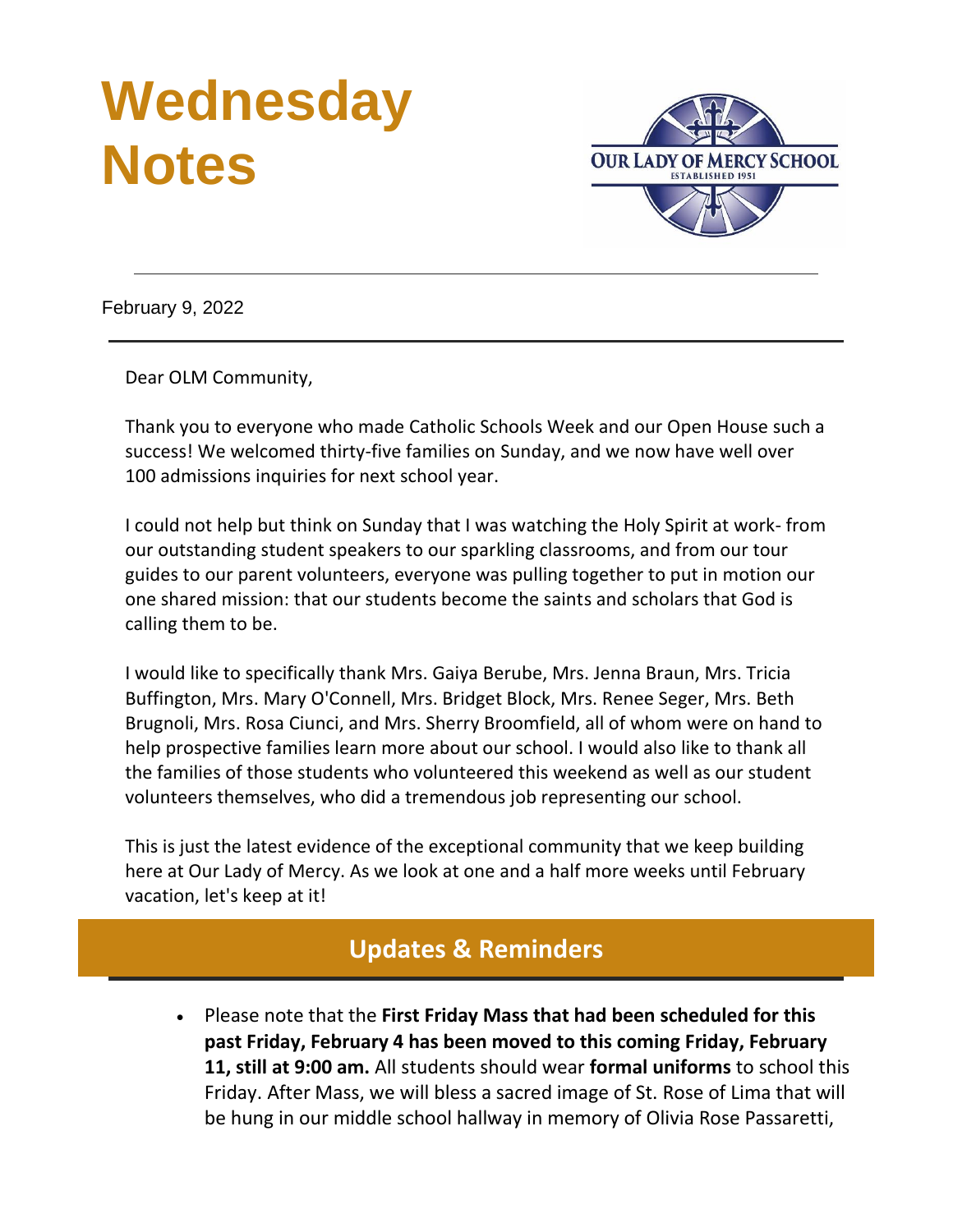OLM '19. All students will attend Mass in person, and family and friends of our school community are most welcome to attend as well.

- Next Monday is a Valentine's Dress Down Day! Students who bring in one dollar or more to benefit McAuley Village can dress down in red or pink!
- **Next Tuesday, February 15 is the deadline for 2022-2023 FACTS financial aid applications.** You may complete an application by logging into your account at [factsmgt.com.](https://r20.rs6.net/tn.jsp?f=001gvdcpvUi4kqmng0ij4w0HDXEqeZ07Y2vnNGMJNYbf4rriPlmPEAo4j2S9gZ9_GGeo3Lj7n1cHxtRAftxnbUt3JOsKrKOQHFZLYcQ32kGto90834-w9mTZLm8rhDDcqiK3pX3GRGuyMs=&c=&ch=)

## **The Week Ahead**

**Thursday, February 10** Band Practice (Piano, Guitar, & Drums) 2:30-3:15 pm **Thursday, February 10** Choir Practice 3:30-4:30 pm **Friday, February 11** "First" Friday Mass 9:00 am (Formal Uniforms) **Friday, February 11** Band Practice (Brass & Woodwinds) 2:30-3:15 pm **Monday, February 14** Dressing Down So That Mercy May Flourish: Red & Pink! **Tuesday, February 15** Deadline for 2022-2023 Financial Aid Applications **Tuesday, February 15** Student Council Meeting 2:30-3:00 pm **Friday, February 18** Deadline for Father-Daughter Dance RSVP's **February 21-25** February Vacation

## **PTG News**



Father-Daughter Dance invitations are going home today! Take a look below for details about what to expect at the event. Also, check out updates on Spring Fling and ways you can help the school's fundraising efforts.

#### Father-Daughter Dance

Father-Daughter Dance invitations are going home today! RSVPs are due February 18. We are so excited this event is back

Here's what to expect for the night\*

- . In accordance with the current school policy, masks are required when not actively eating or drinking. . There will be assigned seating. Each table will have approximately four girls and
- four guests. The girls will all be from the same class.
- Although attire is dressy, we encourage girls to wear warm coats and consider leggings or heavy tights under their dresses. The space we're using has an attached outdoor patio outfitted with heat lamps and a fire pit. This area is adjacent to the indoor dance floor and DJ station.<br>The dads and girls have spoken and we have listened! There will be no formal
- Lifetouch pictures taken, which means no long line to wait in.<br>• Several volunteers will act as the event's "paparazzi." There will be many photo
- opportunities and all pictures will be housed in a shared folder and distributed after the event for your viewing and printing pleasure.

\*Subject to change based on possible updates to state or school regulations.

 $*$  Continued on the following page...  $*$ 

**Father-Daughter Dance invitations are going home today! Be sure to read the PTG Newsletter for details about what to expect at the event. Also, check out the updates on Spring Fling and ways you can help the school's fundraising efforts.**

## [Click Here for PTG Newsletter](https://r20.rs6.net/tn.jsp?f=001gvdcpvUi4kqmng0ij4w0HDXEqeZ07Y2vnNGMJNYbf4rriPlmPEAo4ohzZgoKAxX7GPg2vBqHyJOeG2FnqSB_3FfjwwLzUj-NMvkPB2gFzpfuWg5Frj_WyijYnpHMXqjhp6Qc1zLvDieSIj2qXUVcEOnrWSLnuYUUv32vGAf0aItuOoUSsUFPxB-Ckg0crIKA8cU2iac8LkPzFfDux9IfaG_TA2Hnn3YgbOyomsEZ-HY=&c=&ch=)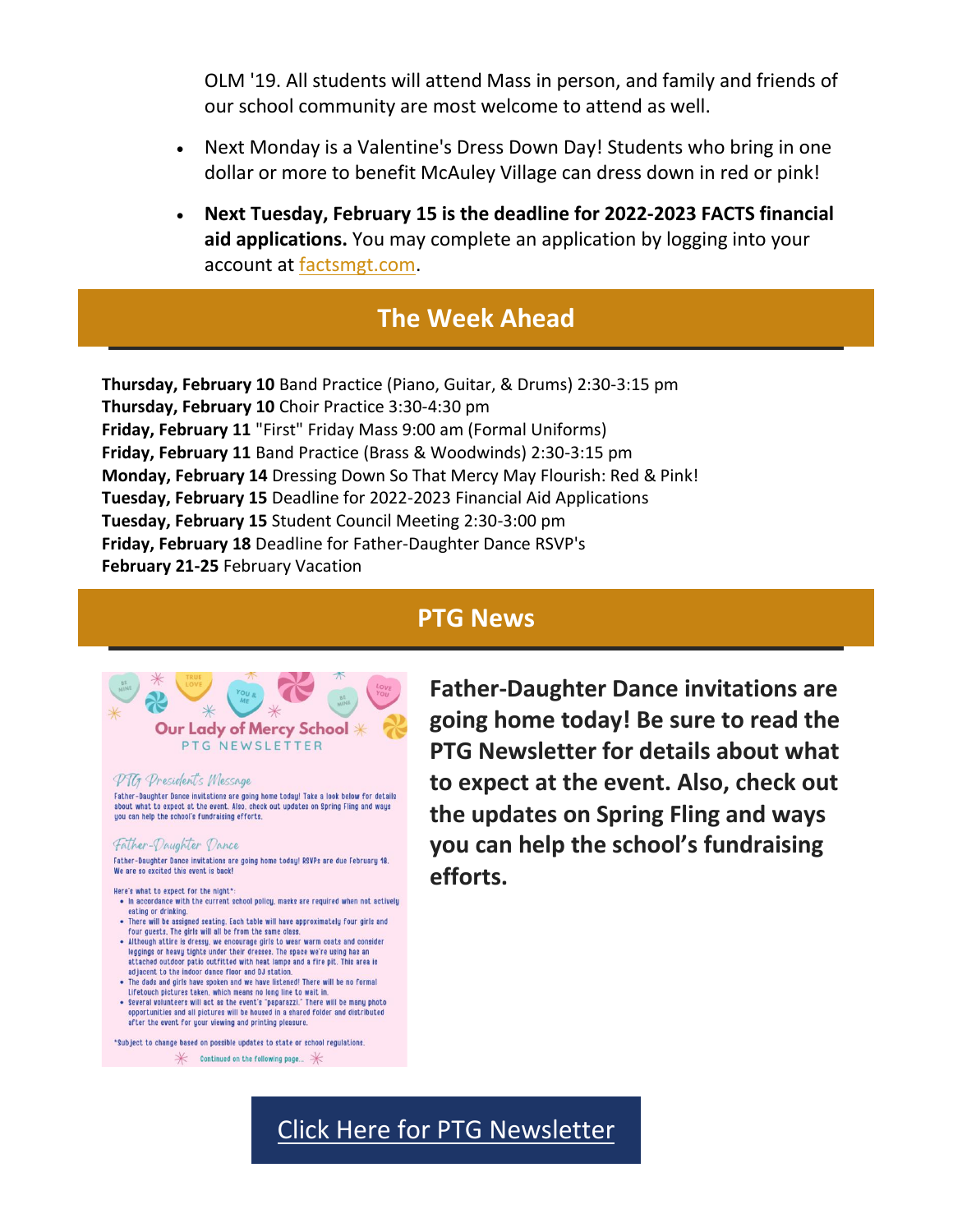## **Spring Sports & Activities!**

#### **Spring Soccer!**

Spring Soccer is back at OLM! Soccer is open to boys and girls in Grades 6-8. If your child is interested in playing, please email Mr. Brian Garrepy at [coachgarrepy@gmail.com.](mailto:coachgarrepy@gmail.com) We will need at least 15 players to field a team, so please act soon if you are interested!





#### **School Play!**

We are hoping to bring back our school play this spring, and we are looking for a parent volunteer to take the lead in organizing it! If you think you could fill this role, please email Mr. McNabb soon! Thank you very much!

## **Wednesday Envelope**

## **Father-Daughter Dance Invitations for All Young Ladies**

### **Upcoming Dates**

**Monday, February 14** Dressing Down So That Mercy May Flourish: Red & Pink! **Tuesday, February 15** Deadline for 2022-2023 Financial Aid Applications **Friday, February 18** Deadline for Father-Daughter Dance RSVP's **February 21-25** February Vacation **Tuesday, March 1** Ice Cream Mardi Gras! **Wednesday, March 2** Ash Wednesday Mass 9:00 am; Formal Uniforms **Monday, March 7** School Confessions 12:45 pm **Saturday, March 12** Father-Daughter Dance **Wednesday, March 16** PTG Board Meeting 6:00 pm **Thursday, March 17** St. Patrick's Day Mass; Formal Uniforms **Friday, March 18** No School: Professional Development **Wednesday, March 23** Second Trimester Report Cards Go Home